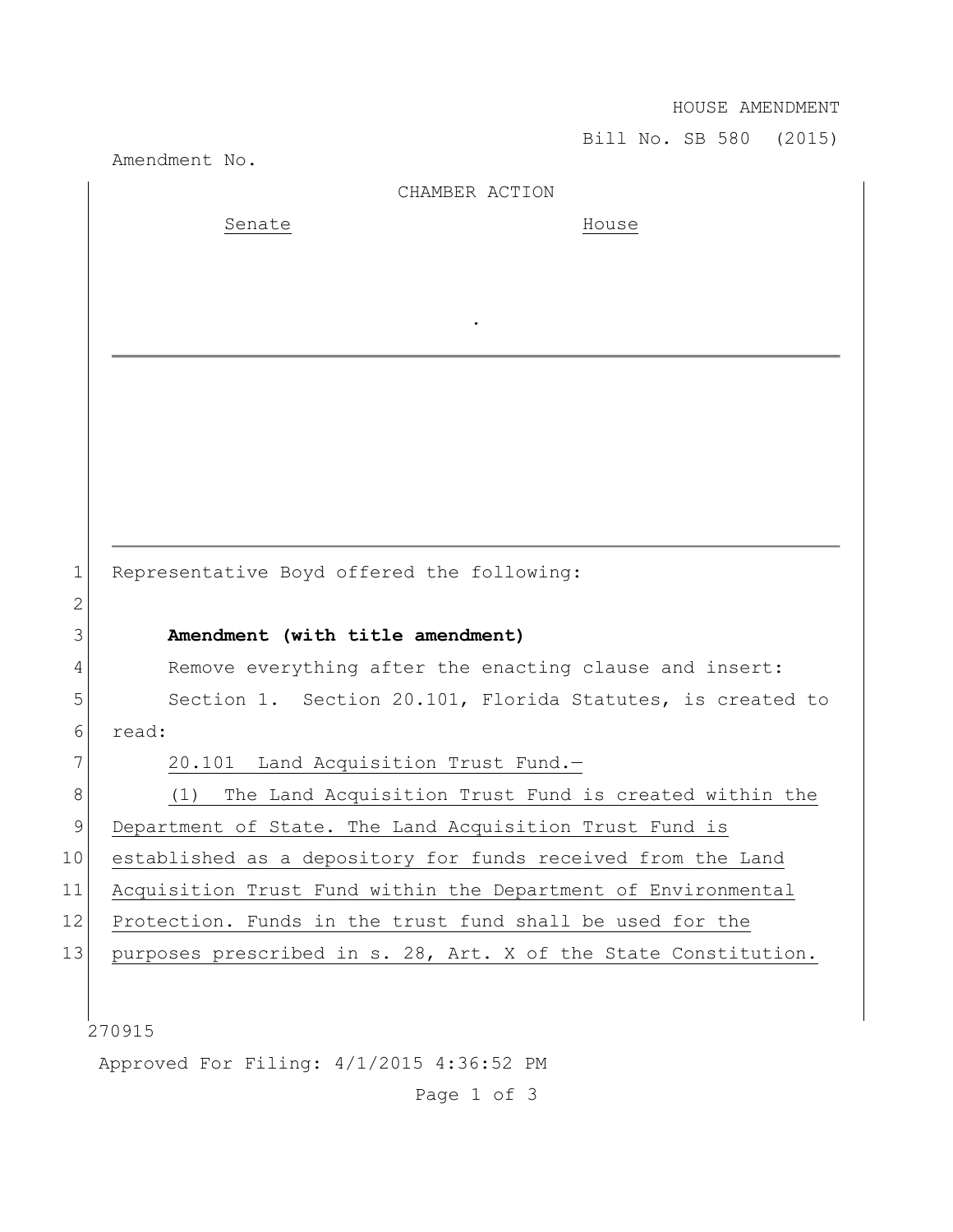HOUSE AMENDMENT

Bill No. SB 580 (2015)

Amendment No.

| 14 | The Department of State must maintain the integrity of<br>(2)   |
|----|-----------------------------------------------------------------|
| 15 | such moneys transferred from the Department of Environmental    |
| 16 | Protection. Any transferred moneys available from reversions or |
| 17 | reductions of budget authority shall be transferred back to the |
| 18 | Land Acquisition Trust Fund within the Department of            |
| 19 | Environmental Protection no later than 15 days after such       |
| 20 | reversion or reduction and shall be available for future        |
| 21 | appropriation pursuant to s. 28, Art. X of the State            |
| 22 | Constitution.                                                   |
| 23 | In accordance with s. $19(f)(2)$ , Art. III of the State<br>(3) |
| 24 | Constitution, the Land Acquisition Trust Fund within the        |
| 25 | Department of State, unless terminated sooner, shall be         |
| 26 | terminated on July 1, 2019. Before its scheduled termination,   |
| 27 | the trust fund shall be reviewed as provided in s. 215.3206(1)  |
| 28 | and $(2)$ .                                                     |
| 29 | Section 2. This act shall take effect on the same date          |
| 30 | that HB 1291 or similar legislation takes effect, if such       |
| 31 | legislation is enacted in the same legislative session or an    |
| 32 | extension thereof and becomes law, and only if this act is      |
| 33 | enacted by a three-fifths vote of the membership of each house  |
| 34 | of the Legislature.                                             |
| 35 |                                                                 |
| 36 |                                                                 |
| 37 | TITLE<br>A M E N D M E N T                                      |
| 38 | Remove everything before the enacting clause and insert:        |
| 39 | A bill to be entitled                                           |
|    | 270915                                                          |
|    | Approved For Filing: 4/1/2015 4:36:52 PM                        |
|    |                                                                 |

Page 2 of 3